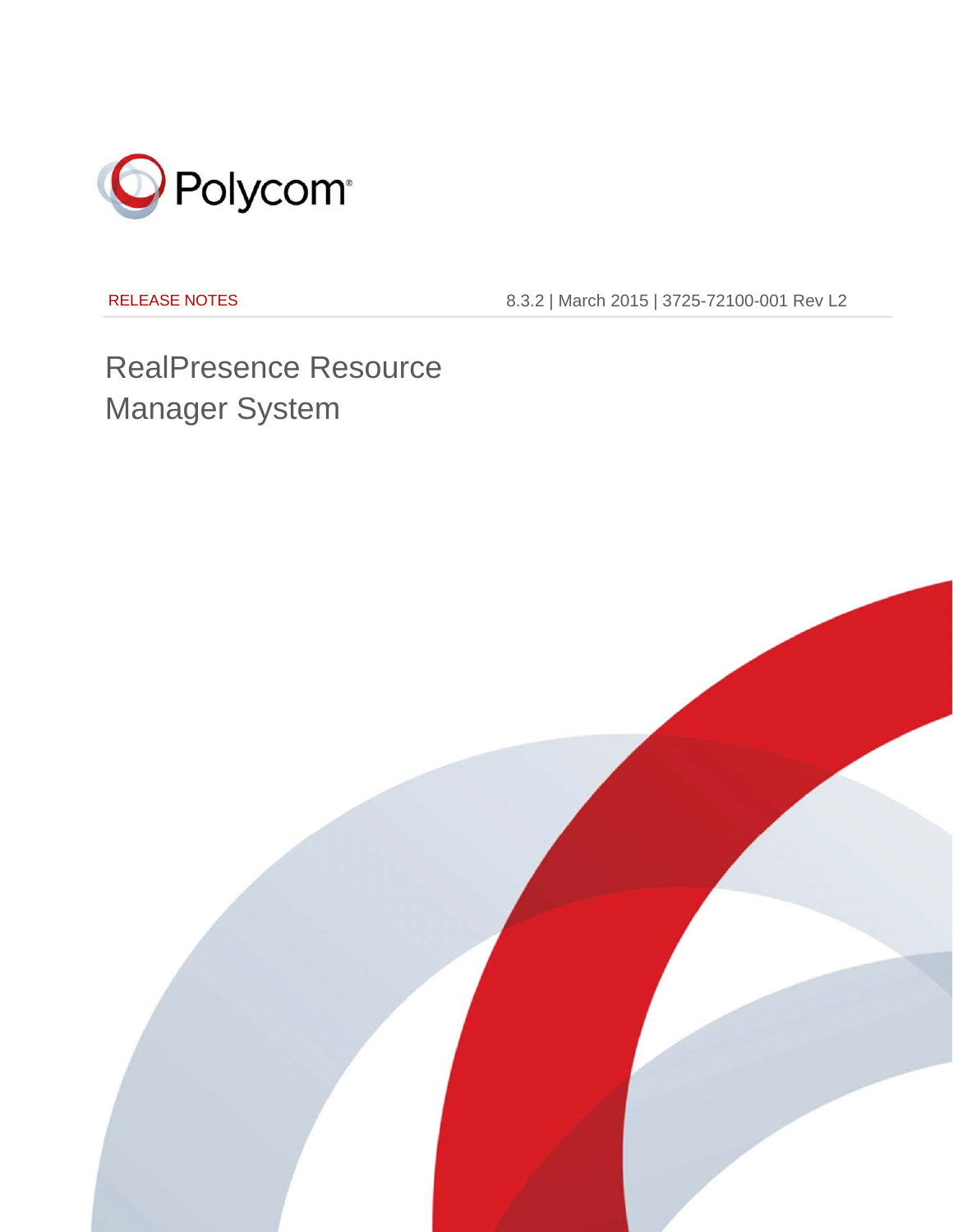# **Contents**

| Monitoring RealPresence DMA-registered Endpoints after Upgrade  12<br>Migrating to RealPresence Resource Manager systems from v7.1.x to v8.014 |  |
|------------------------------------------------------------------------------------------------------------------------------------------------|--|
|                                                                                                                                                |  |
|                                                                                                                                                |  |
|                                                                                                                                                |  |
|                                                                                                                                                |  |
|                                                                                                                                                |  |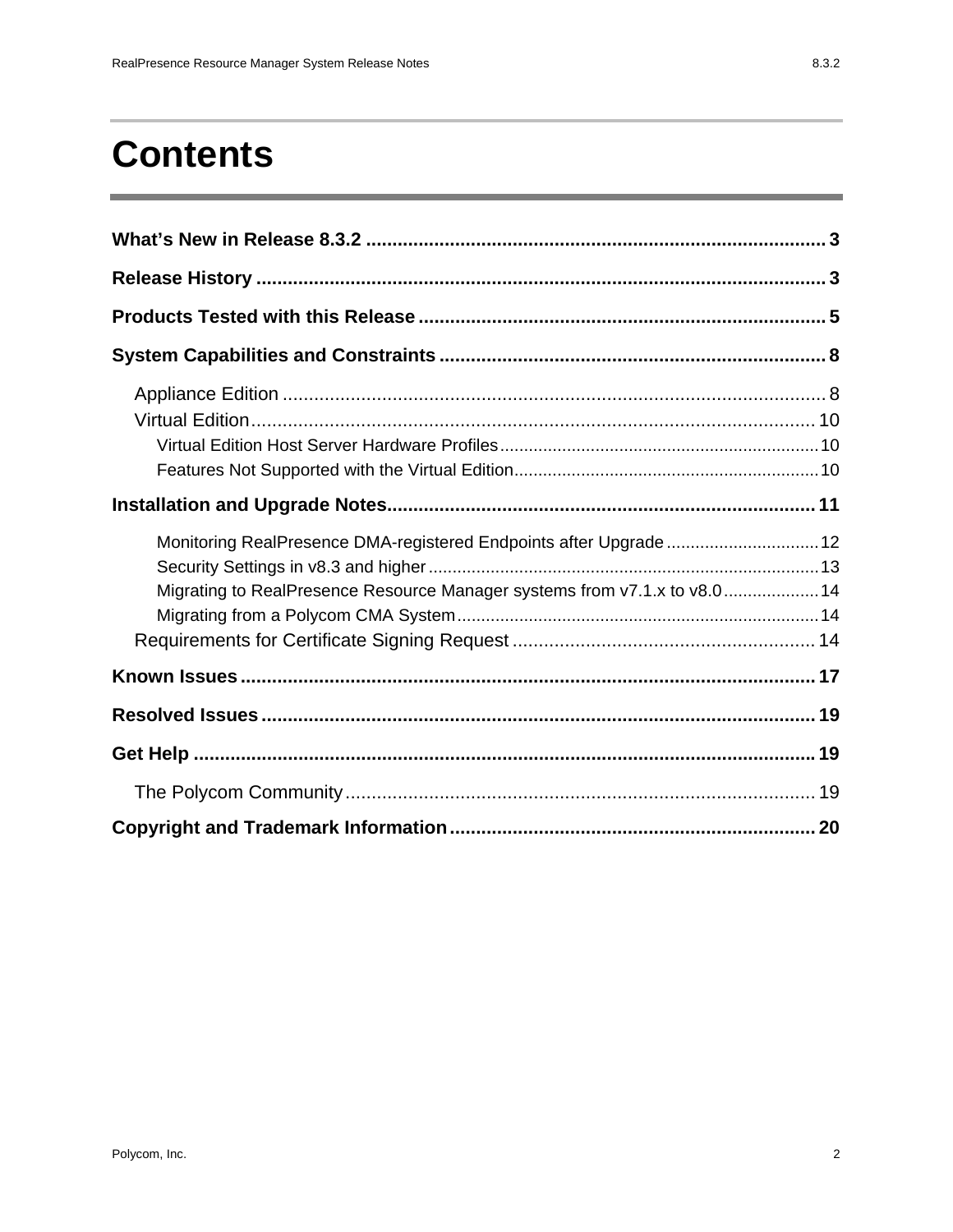RealPresence Resource Manager 8.3.2 includes the features and functionality of previous releases and fixes the list of resolved issues dealing with Microsoft Active Directory integration.

# **Release History**

This following table shows the release history of the RealPresence Resource Manager system.

#### **Release History**

| Release | <b>API</b><br>Release | System                                                  | Release<br>Date   | Features                                                                                                                                                                                                                                                                                                                                                                                                                                               |
|---------|-----------------------|---------------------------------------------------------|-------------------|--------------------------------------------------------------------------------------------------------------------------------------------------------------------------------------------------------------------------------------------------------------------------------------------------------------------------------------------------------------------------------------------------------------------------------------------------------|
| 8.3.2   | 2.6.1                 | CentOS<br>6.5<br>Postgres<br>9.3<br>OpenJDK<br>1.8.0.25 | <b>March 2015</b> | Resolves issues related to Active Directory<br>$\bullet$<br>integrations.                                                                                                                                                                                                                                                                                                                                                                              |
| 8.3.1   | 2.6.1                 | CentOS<br>6.5<br>Postgres<br>9.3<br>OpenJDK<br>1.8.0.25 | <b>March 2015</b> | <b>Improved Pooled Conferences</b><br>$\bullet$<br>Ability to Sort the Conference Template List<br>٠<br>Flexible Provisioning of IDs and Passwords<br>$\bullet$<br>Support for the Polycom Rack Server 220 (R220)<br>$\bullet$<br>Default System Password Changed<br>$\bullet$<br>TLSv1.2 Support for Active Directory Connections<br>٠<br>Java Version Changed to OpenJDK<br>٠<br><b>API Changes</b><br>٠<br>Resolved some known issues.<br>$\bullet$ |
| 8.3     | 2.4.3                 | CentOS<br>6.5<br>Postgres<br>9.3<br>Java 7u51           | December<br>2014  | Improved certificate settings<br>$\bullet$<br>Audio phone provisioning with Cisco Unified<br>٠<br><b>Communications Manager</b><br>Upgrade CentOS operating system<br>٠<br>Improved Active Directory Integration<br>$\bullet$<br>Guest Book improvements<br>Improved synchronization with endpoints registered with<br>$\bullet$<br>the RealPresence DMA system<br>Default password changed.<br>$\bullet$                                              |
| 8.2.1   | 2.4.2                 | CentOS<br>6.3<br>Postgres<br>9.2<br>Java 7u51           | November<br>2014  | Bug fixes and performance enhancements.<br>$\bullet$                                                                                                                                                                                                                                                                                                                                                                                                   |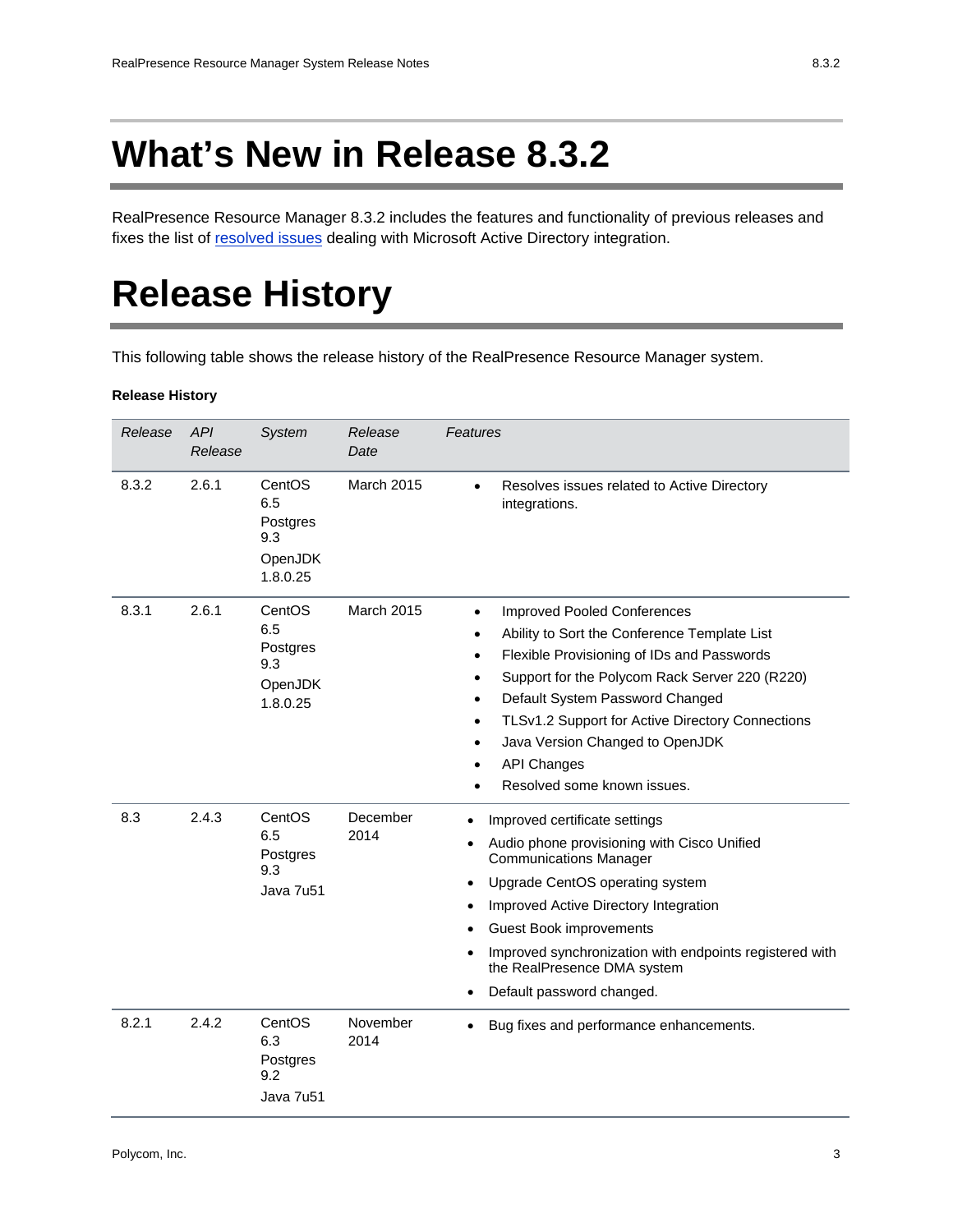| Release | <b>API</b><br>Release | System                                        | Release<br>Date  | Features                                                                                                                                                                                                                                                                                                                                                                                                                                                                                                                                                                                                                         |
|---------|-----------------------|-----------------------------------------------|------------------|----------------------------------------------------------------------------------------------------------------------------------------------------------------------------------------------------------------------------------------------------------------------------------------------------------------------------------------------------------------------------------------------------------------------------------------------------------------------------------------------------------------------------------------------------------------------------------------------------------------------------------|
| 8.2.0   | 2.4.1                 | CentOS<br>6.3<br>Postgres<br>9.2<br>Java 7u51 | <b>July 2014</b> | Deploying RealPresence Resource Manager, Virtual<br>$\bullet$<br><b>Edition with RealPresence Platform Director</b><br>Geographic Redundancy and Other Redundancy<br>Enhancements<br><b>Endpoint Management Enhancements</b><br>$\bullet$<br>Simplified Integration with the Polycom RealPresence<br><b>DMA System</b><br>User Management Enhancements<br>$\bullet$<br>Usability changes.<br>API documentation available on the RealPresence<br>Resource Manager system server.<br>Resolved some known issues.                                                                                                                   |
| 8.1.1   | 2.2.0                 | CentOS<br>6.3<br>Postgres<br>9.2<br>Java 7u21 | April 2014       | Resolved some known issues.                                                                                                                                                                                                                                                                                                                                                                                                                                                                                                                                                                                                      |
| 8.1.0   | 2.2.0                 |                                               | December<br>2013 | Support for system log management with an external<br>$\bullet$<br>syslog server.<br>Ability to configure automatic system backups.<br>$\bullet$<br>Improved SNMP.<br>$\bullet$<br>More detailed status messages for redundancy failover.<br>Support for presence for RealPresence Desktop<br>endpoints.<br>Support for the RealPresence Immersive Studio<br>$\bullet$<br>systems.<br>Increased flexibility to use Active Directory fields when<br>$\bullet$<br>you auto-generate dial strings.<br>Increased support for scheduled provisioning of Cisco<br>$\bullet$<br>endpoints.<br>Shorter conference passcodes are allowed. |
| 8.0.1   | 2.0.1                 |                                               | October<br>2013  | Resolved some known issues.                                                                                                                                                                                                                                                                                                                                                                                                                                                                                                                                                                                                      |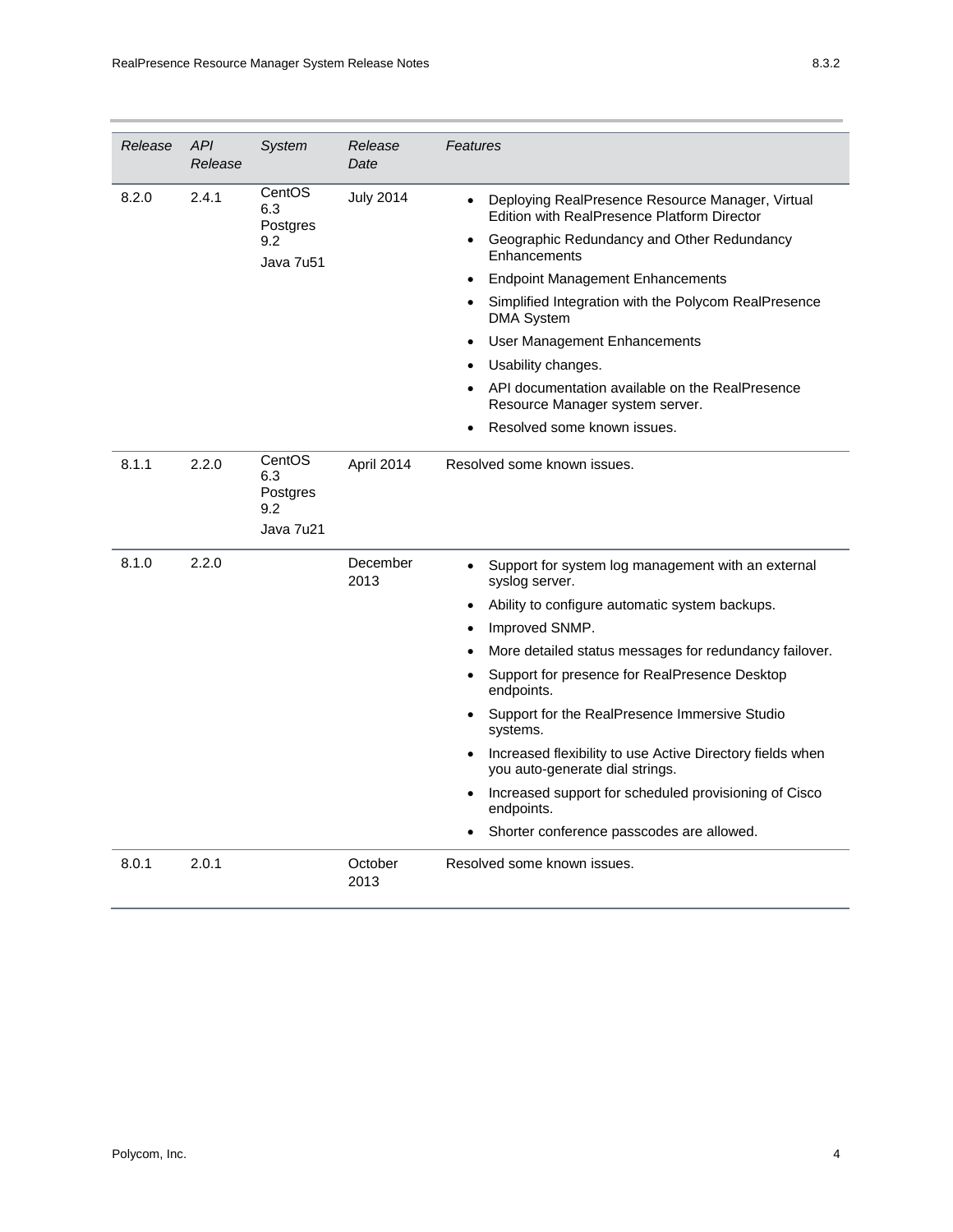| Release | API<br>Release | System | Release<br>Date  | Features                                                                                                                                                                                                                                                                                                                                                                                                                                                                                                             |
|---------|----------------|--------|------------------|----------------------------------------------------------------------------------------------------------------------------------------------------------------------------------------------------------------------------------------------------------------------------------------------------------------------------------------------------------------------------------------------------------------------------------------------------------------------------------------------------------------------|
| 8.0     | 2.0.1          |        | August 2013      | Rule-based dynamic provisioning.<br>$\bullet$<br>Re-organization of menu system.<br>٠<br>Direct import and linking to MCU conference profiles.<br>Support for SVC conferences.<br>Integration with a Polycom DMA supercluster.<br>٠<br>Ability to auto-generate SIP URIs for dynamically-<br>managed endpoints.<br>Increased security options.<br>$\bullet$<br>Support for IPv6 networks.<br>Support for Polycom MGC systems.<br>Performance enhancements.<br>Better license reclamation for Polycom soft endpoints. |
| 7.1.1   |                |        | April 2013       | Associate billing codes with conferences.<br>$\bullet$<br>Support for RealPresence Collaboration Server 800s.                                                                                                                                                                                                                                                                                                                                                                                                        |
| 7.1     |                |        | December<br>2012 | Support for RealPresence Group Series endpoints.<br>Dynamically-provisioned system and E.164 naming<br>schemes for endpoints.<br>Access Control Lists for tighter dynamic-management.<br>$\bullet$<br>Support for RealPresence Access Director systems.                                                                                                                                                                                                                                                              |
| 7.0     |                |        | August 2012      | Initial Release. Runs on Linux-based operating system.<br>Integration with Polycom DMA system. Full multi-tenancy<br>support.                                                                                                                                                                                                                                                                                                                                                                                        |

# **Products Tested with this Release**

The RealPresence Resource Manager system is tested extensively with a wide range of products. The following list is not a complete inventory of compatible equipment. It indicates the products that have been tested for compatibility with this release.



#### **Note: Supported products**

You are encouraged to upgrade all your Polycom systems with the latest software before contacting Polycom support to ensure the issue has not already been addressed by vendor software updates.

Go to http://support.polycom.com/PolycomService/support/us/support/service\_policies.html to find the current Polycom Supported Products matrix.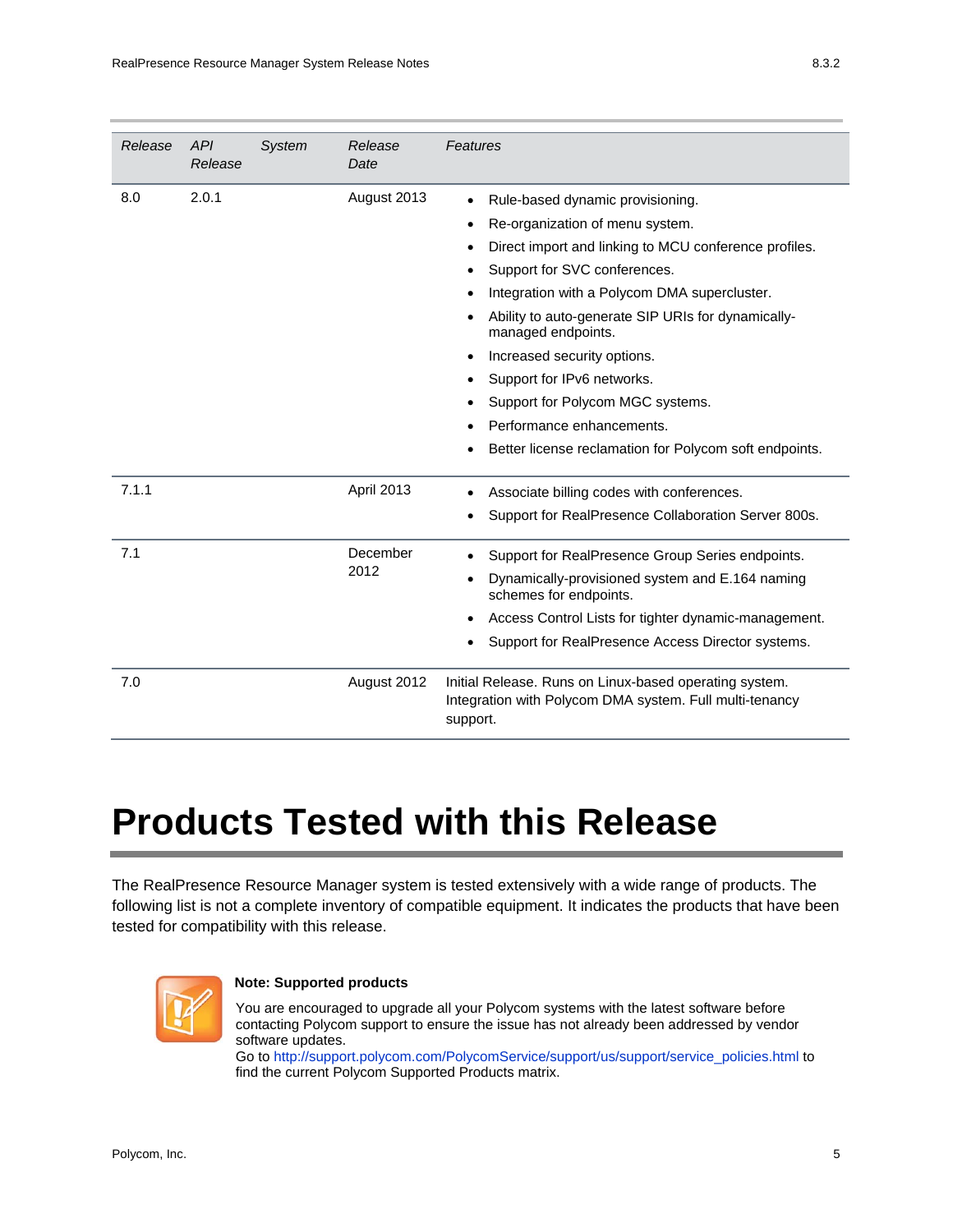#### **Products Tested with this Release**

| Product                                                                  | <b>Tested Versions</b> |
|--------------------------------------------------------------------------|------------------------|
| <b>RealPresence Platform Virtual Edition Infrastructure</b>              |                        |
| Polycom RealPresence Platform Director<br>(required for Virtual Edition) | 1.7.1, 1.8.0, 1.8.1    |
| <b>Polycom Video Endpoints</b>                                           |                        |
| Polycom HDX systems                                                      | 3.1.4, 3.1.5           |
| Polycom RealPresence Group Series (300, 500, 550,<br>and 700)            | 4.1.4, 4.2             |
| CMA Desktop (Windows and Mac)                                            | 5.2.5                  |
| RealPresence Mobile                                                      | 3.2.1                  |
| RealPresence Desktop (Windows and Mac)                                   | 3.2.1, 3.3             |
| RealPresence Immersive Studio systems                                    | 4.1.4, 4.2             |
| Polycom VVX 1500                                                         | 5.1.1, 5.1.2           |
| Polycom VSX 7000                                                         | 9.0.6.2                |
| <b>Polycom Conference Phones</b>                                         |                        |
| Polycom SoundStation 5000/6000/7000/Duo                                  | 4.0.4 and higher       |
| <b>Polycom Network Devices</b>                                           |                        |
| RealPresence Collaboration Server 800s                                   | 8.4.1, 8.5             |
| RealPresence Collaboration Server 1800                                   | 8.4.1, 8.5             |
| Polycom RMX system (1500/2000/4000)                                      | 8.4.1, 8.5             |
| Polycom MGC system                                                       | 9.0.4                  |
| Polycom DMA 7000                                                         | 6.2.1, 6.2             |
| RealPresence Access Director                                             | 4.0, 4.1               |
| Polycom VBP-ST                                                           | 11.2.16, 11.2.17       |
| <b>Third Party Products</b>                                              |                        |
| Acme Packet Net-Net Enterprise Session Director                          | 6.3                    |
| <b>Cisco Unified Communications Manager</b>                              | 9.1.1                  |
| LifeSize 200 Series                                                      | 4.7.22                 |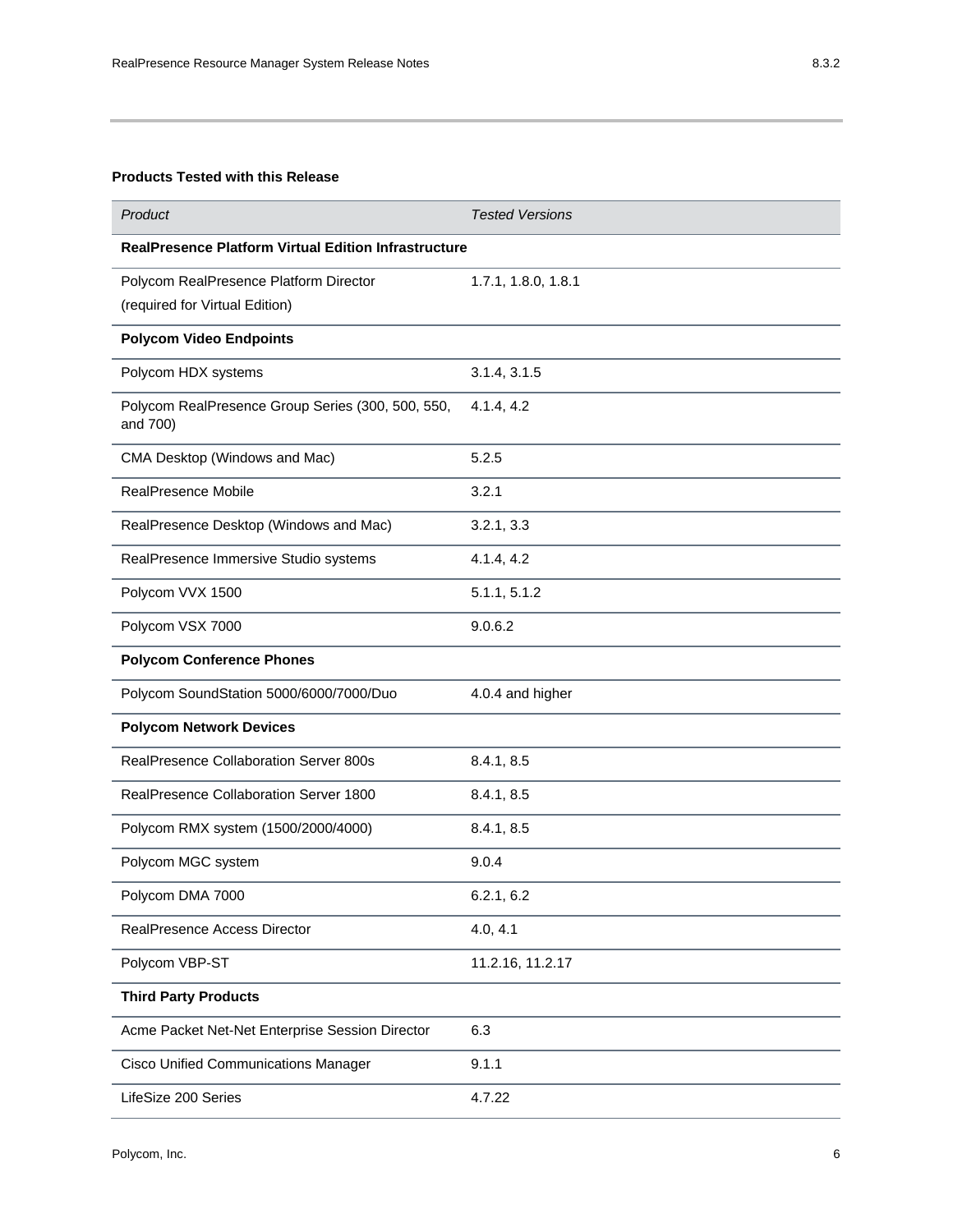| Product                       | <b>Tested Versions</b> |
|-------------------------------|------------------------|
| Tandberg MXP Series (1700MXP) | F9.3.1<br>PAL          |
| Cisco C <sub>20</sub>         | 6.2, 7.1               |
| Tandberg T150                 | L6.1                   |
| Cisco EX90                    | 6.2, 7.1               |
| Cisco SX20                    | 6.2, 7.1               |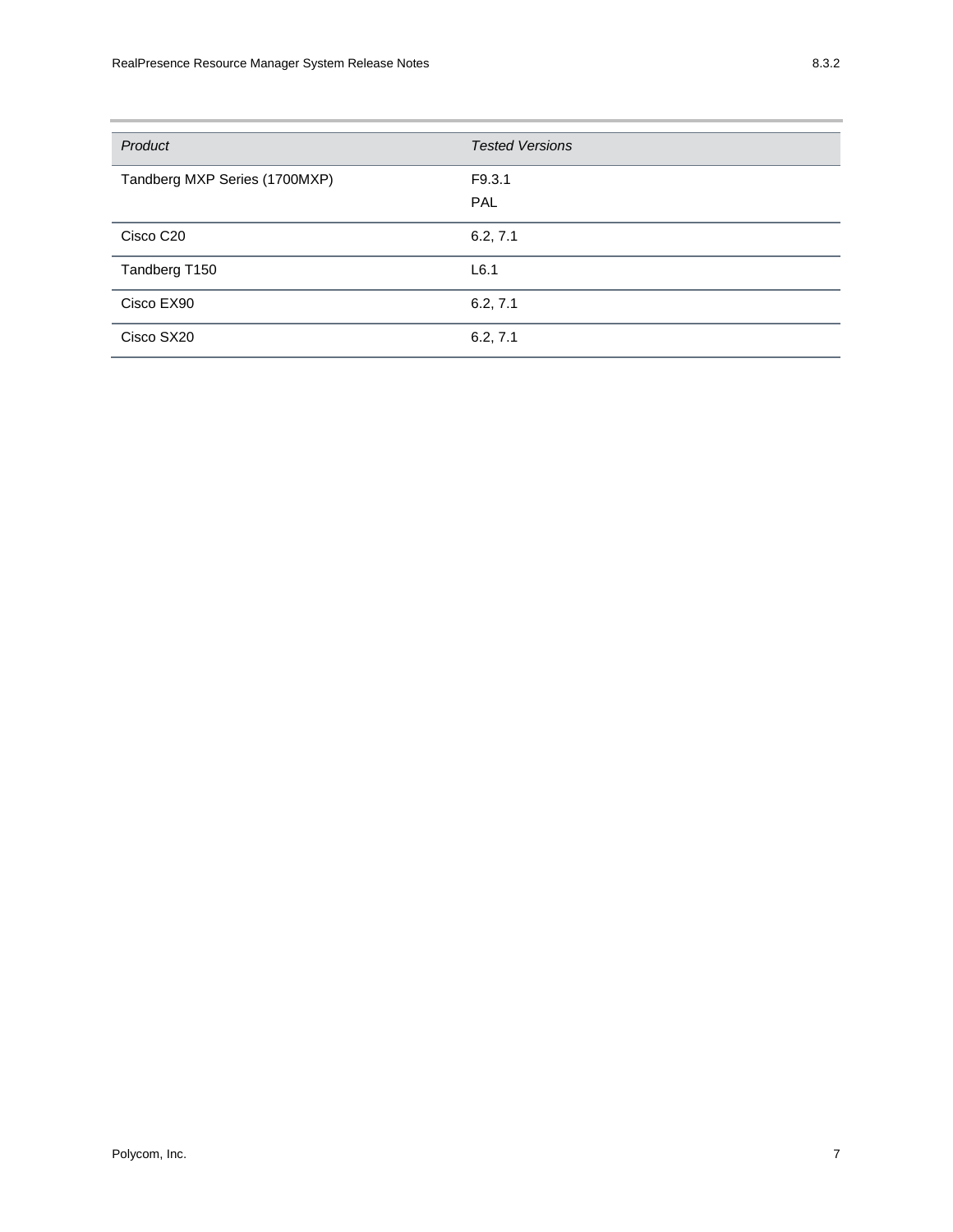# **System Capabilities and Constraints**

The RealPresence Resource Manager system is available in either an Appliance Edition or a Virtual Edition.

# **Appliance Edition**

The RealPresence Resource Manager, Appliance Edition, system can be installed on either a Polycom Rack Server 620 (R620) or a Polycom Rack Server 220 (R220).

The maximum capabilities of the system differ according to which server you are using.

| <b>Capability</b>                                    | <b>Maximum For Polycom Rack Server 620</b>                                                                               | <b>Maximum For Polycom Rack Server 220</b>                                                                               |  |  |
|------------------------------------------------------|--------------------------------------------------------------------------------------------------------------------------|--------------------------------------------------------------------------------------------------------------------------|--|--|
| <b>Users</b>                                         | 25000                                                                                                                    | 2000                                                                                                                     |  |  |
| <b>Groups</b>                                        | 1000                                                                                                                     | 50                                                                                                                       |  |  |
| Areas                                                | No maximum                                                                                                               | No maximum                                                                                                               |  |  |
| <b>Device</b>                                        | Limited to maximum number of device<br>licenses (50000)                                                                  | Limited to maximum number of device<br>licenses (500)                                                                    |  |  |
|                                                      | Maximum number of managed audio<br>devices is 8000.                                                                      | Maximum number of managed audio<br>devices is 100.                                                                       |  |  |
| <b>Global Address Book</b><br>entries                | Limited to maximum number of device<br>licenses                                                                          | Limited to maximum number of device<br>licenses                                                                          |  |  |
| <b>Room entries</b>                                  | No limit, but if the system has more than<br>500 room entries, it could experience user<br>interface performance issues. | No limit, but if the system has more than<br>500 room entries, it could experience user<br>interface performance issues. |  |  |
| <b>Site entries</b>                                  | 500                                                                                                                      | 100                                                                                                                      |  |  |
| <b>Subnets</b>                                       | 5000                                                                                                                     | 1000                                                                                                                     |  |  |
| <b>Site link</b>                                     | No maximum                                                                                                               | 100                                                                                                                      |  |  |
| Number of<br>concurrent endpoint<br>software upgrade | 80                                                                                                                       | 10                                                                                                                       |  |  |
| <b>Number of licensed</b><br>endpoints               | 50000<br>Maximum number of audio devices is<br>8000.                                                                     | 500<br>Maximum number of audio devices is 100                                                                            |  |  |

**Maximum Capabilities when installed on a Polycom Rack Server 620/220**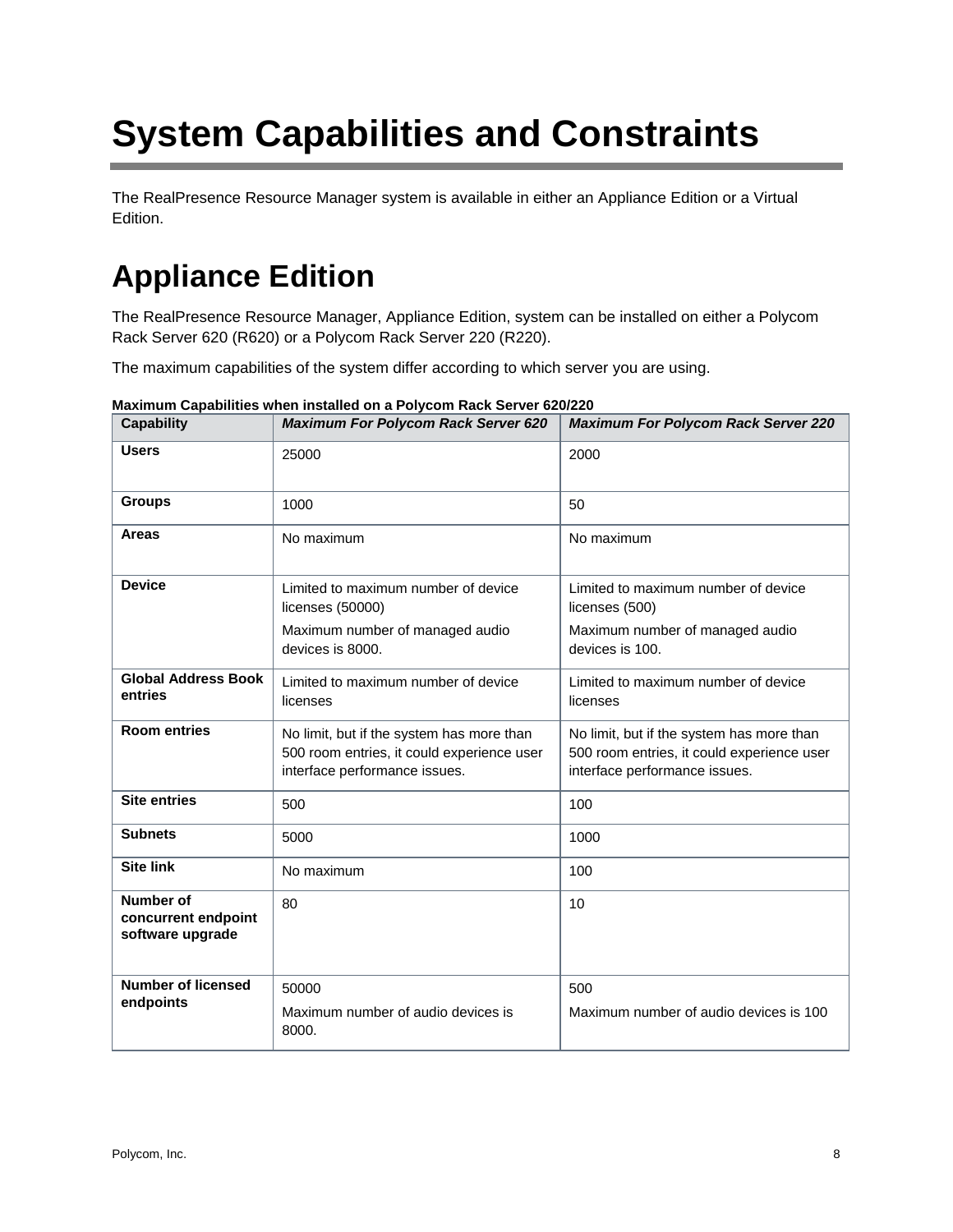| <b>Capability</b>                                                                 | <b>Maximum For Polycom Rack Server 620</b> | <b>Maximum For Polycom Rack Server 220</b> |
|-----------------------------------------------------------------------------------|--------------------------------------------|--------------------------------------------|
| <b>Number concurrent</b><br>calls that can be<br>monitored                        | No maximum                                 | 100                                        |
| Number of directory<br>entries                                                    | No maximum                                 | No maximum                                 |
| Number of registered<br>DMA systems (or<br><b>DMA</b> superclusters)              | $\overline{1}$                             | 1                                          |
| Number of registered<br><b>MCUs</b>                                               | No maximum                                 | 5                                          |
| <b>Maximum text</b><br>message length that<br>can be sent to a hard<br>endpoint   | 100 characters                             | 100 characters                             |
| <b>Number of</b><br>provisioning profiles                                         | 2000                                       | 100                                        |
| <b>Number of</b><br>provisioning rules                                            | 2000                                       | 100                                        |
| Maximum number of<br>concurrent FTP<br>connections                                | 200                                        | 10                                         |
| <b>Maximum password</b><br>age for local user<br>when this feature is<br>enabled. | 180 days                                   | 180 days                                   |
| Number of displayed<br>users in the Users<br>page.                                | 500                                        | 500                                        |
| Number of tiers in<br>Address book                                                | 5                                          | 5                                          |
| Number of Guest book<br>entries                                                   | 500                                        | 200                                        |
| Number of User GUI<br>login sessions per<br>system and sessions<br>per user.      | 50 with 10 sessions per user               | 10 with five sessions per user             |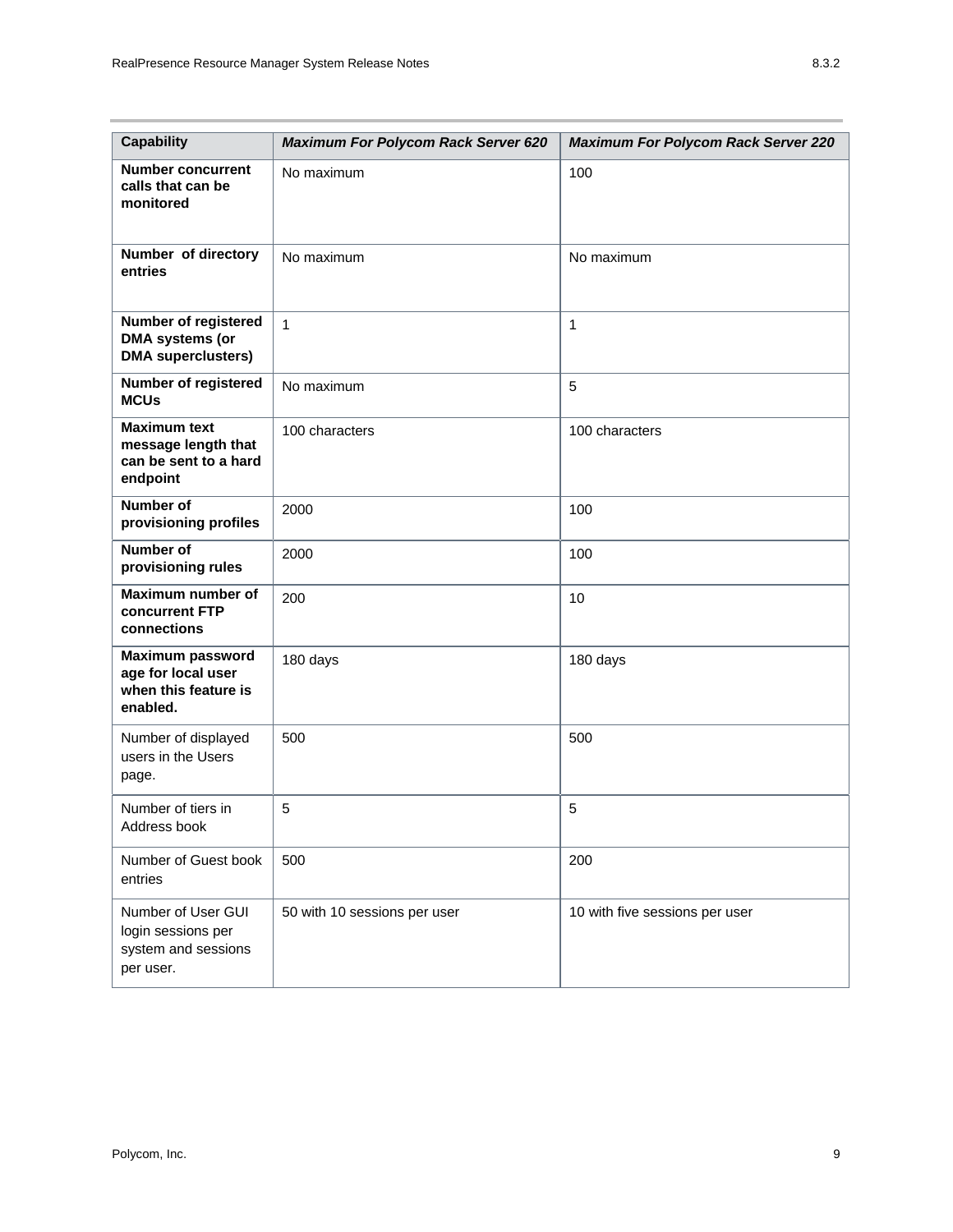## **Virtual Edition**

This version of the RealPresence Resource Manager system is also available in an edition packaged for VM-based deployment.

### **Virtual Edition Host Server Hardware Profiles**

The following table describes the minimum VM host deployment settings for an instance of the RealPresence Resource Manager system, Virtual Edition. It also shows the typical performance capacities of that deployment.

#### **Minimum Deployment Settings**

| Component   | <b>Minimum Deployment Settings</b> |
|-------------|------------------------------------|
| CPU         | 4000 MHz Reservation               |
|             |                                    |
| Memory      | <b>8GB Reservation</b>             |
|             | 8GB Limit                          |
| Storage     | 80 GB                              |
| Performance | 1200 provisioned endpoints         |
|             | 300 users                          |

Because of differences in hardware and VM environments, the performance information is provided for guidance purposes and does not represent a guarantee of any kind by Polycom.

### **Features Not Supported with the Virtual Edition**

RealPresence Resource Manager system redundancy settings are not available in the Virtual Edition.

The Polycom RealPresence Resource Manager system, Virtual Edition does not support two-server redundant configuration as with the Appliance Edition. Polycom recommends using your native virtual environment HA to protect against host-level failures. See your virtual environment documentation for more information. The RealPresence Resource Manager system, Virtual Edition, automatically reboots the virtual instance if an application-level failure is detected.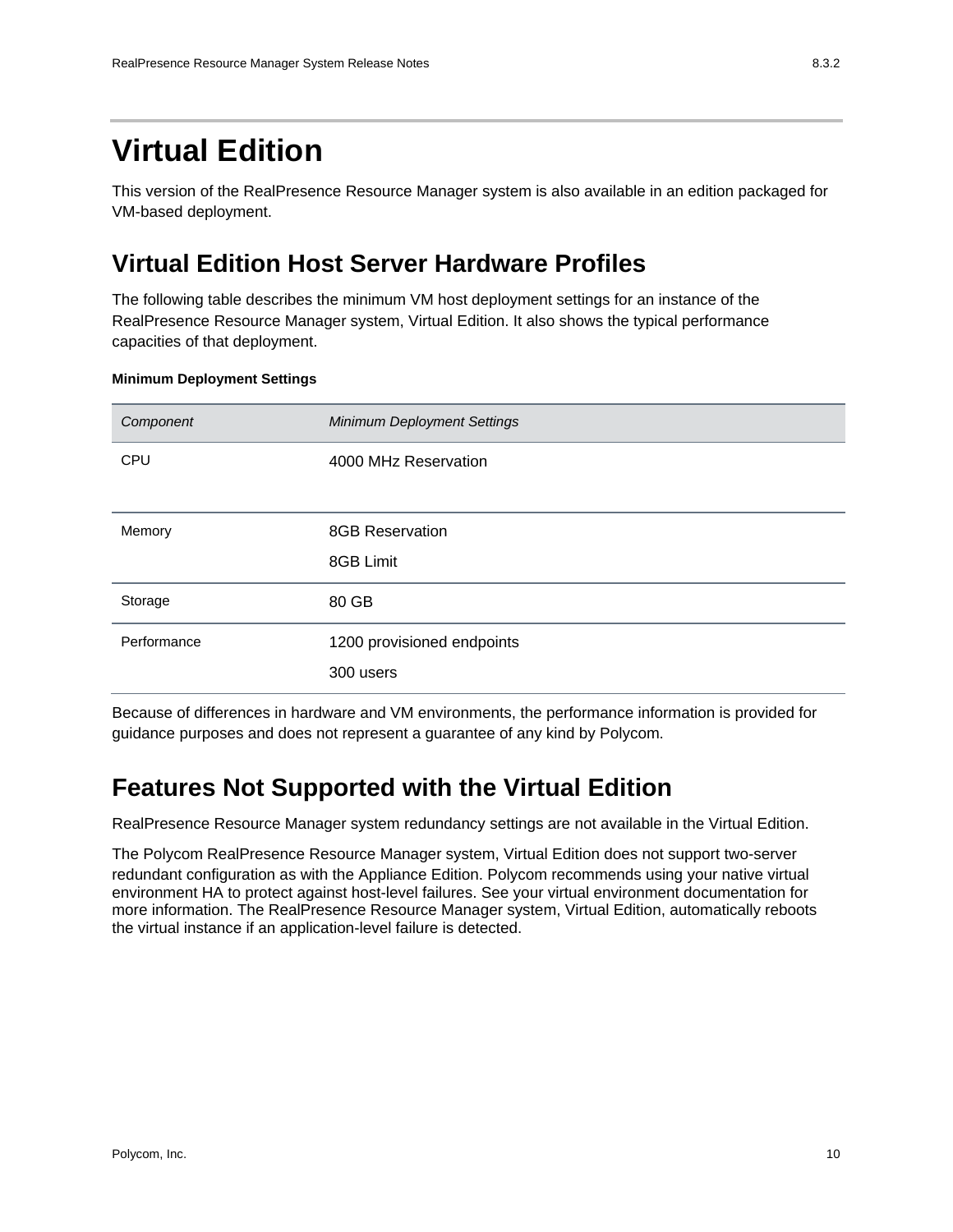# **Installation and Upgrade Notes**

Polycom delivers RealPresence Resource Manager system upgrades within major (for example, 8.x) and minor versions (for example, 8.x.x).

If you are running a version prior to 8.2, you must sequentially apply every upgrade version (both minor and major) until you get to the latest version.

Customers running 8.2 and above can directly upgrade to the next major version without worrying about the minor upgrades in between. For example, you can upgrade directly from 8.2 >8.3.

Polycom supports the following upgrade and migration paths for RealPresence Resource Manager system.

| Current<br>Version | <i>Interrim</i><br>Upgrade   | <i>Interim</i><br>Upgrade    | <i>Interim</i><br>Upgrade   | <i>Interim</i><br>Upgrade | <i>Interim</i><br>Upgrade | <i><b>Interim</b></i><br>Upgrade | <b>Interim</b><br>Upgrade | <i>Interim</i><br>Upgrade | Final<br>Upgrade |
|--------------------|------------------------------|------------------------------|-----------------------------|---------------------------|---------------------------|----------------------------------|---------------------------|---------------------------|------------------|
| 7.0                | 7.1.x                        | 7.1 Pre-<br>Upgrade<br>Patch | Migrate<br>System<br>to 8.0 | 8.0.x                     | 8.1.x                     | 8.2                              | 8.2.x                     | 8.3                       | 8.3.2            |
| 7.1.x              | 7.1 Pre-<br>Upgrade<br>Patch | Migrate<br>System<br>to 8.0  | 8.1.x                       |                           | 8.2                       | 8.2.x                            |                           | 8.3                       | 8.3.2            |
| 8.0.x              | 8.1.x                        | 8.2                          |                             |                           |                           |                                  |                           | 8.3                       | 8.3.2            |
| 8.2.x              |                              |                              |                             |                           |                           |                                  |                           | 8.3                       | 8.3.2            |
| 8.3                |                              |                              |                             |                           |                           |                                  |                           |                           | 8.3.2            |
| 8.3.1              |                              |                              |                             |                           |                           |                                  |                           |                           | 8.3.2            |

#### **Upgrade and Migration Paths for Existing RealPresence Resource Manager installations**

#### **Upgrade and Migration Paths for Existing Polycom CMA Systems to Migrate to RealPresence Resource Manager**

| Current<br>Version |               | Intermediate<br>Upgrade        |               | Intermediate<br>Upgrade                                          |               | Intermediate<br>Upgrade | <b>Final Upgrade</b>                                                      |
|--------------------|---------------|--------------------------------|---------------|------------------------------------------------------------------|---------------|-------------------------|---------------------------------------------------------------------------|
| 6.2                | $\rightarrow$ | 6.2 Pre-<br>Migration<br>Patch | $\rightarrow$ | Migrate the system to<br>RealPresence<br>Resource Manager<br>8.0 | $\rightarrow$ |                         | See RealPresence<br>Resource Manager<br>table for additional<br>upgrades. |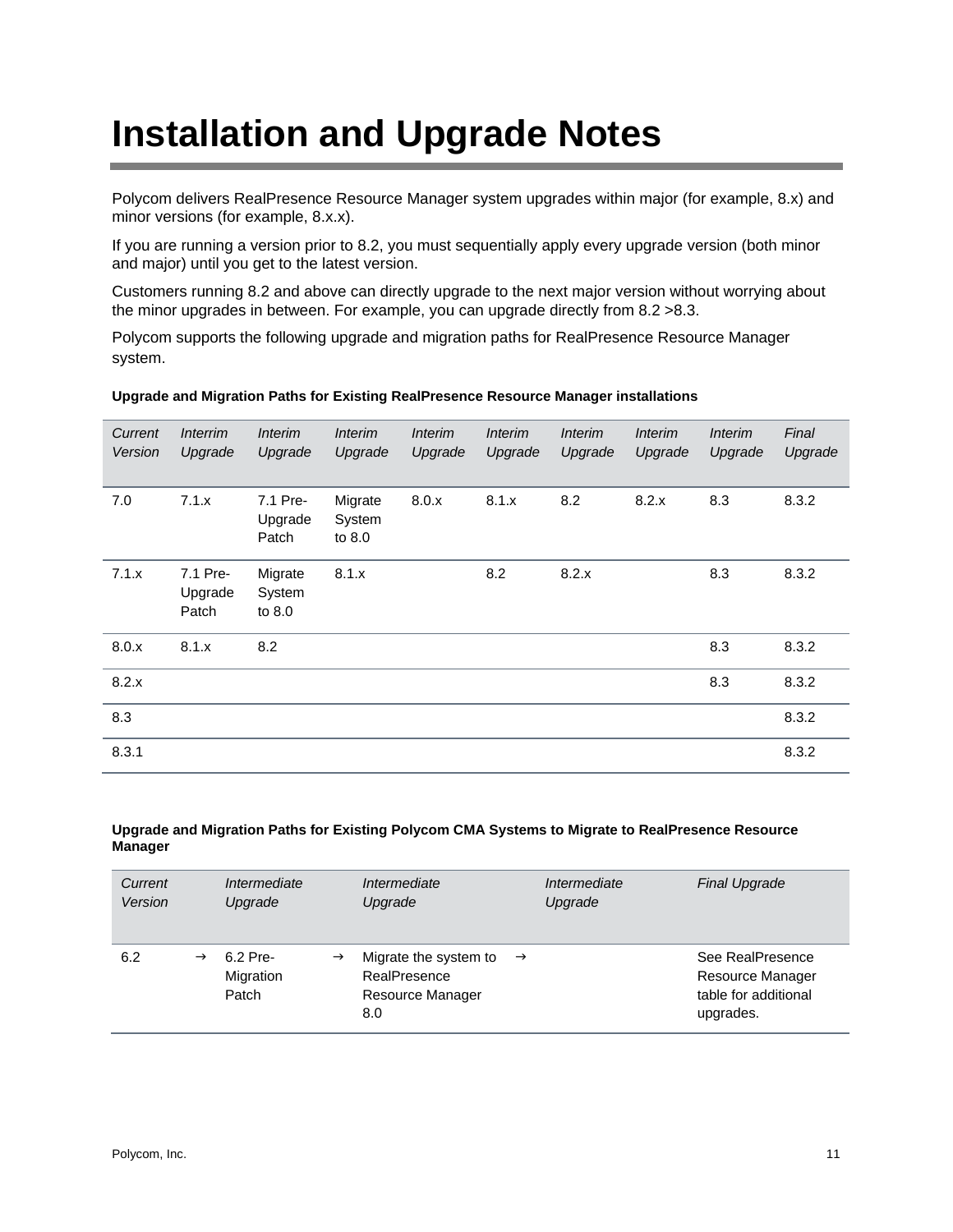| Current<br>Version |               | Intermediate<br>Upgrade        |               | Intermediate<br>Upgrade                                          |               | Intermediate<br>Upgrade                                          | <b>Final Upgrade</b>                                                      |
|--------------------|---------------|--------------------------------|---------------|------------------------------------------------------------------|---------------|------------------------------------------------------------------|---------------------------------------------------------------------------|
| 6.0.x              | $\rightarrow$ | 6.2                            | $\rightarrow$ | 6.2 Pre-Migration<br>Patch                                       | $\rightarrow$ | Migrate the system to<br>RealPresence<br>Resource Manager<br>8.0 | See RealPresence<br>Resource Manager<br>table for additional<br>upgrades. |
| 5.5<br>Patch 7     | $\rightarrow$ | 5.5 Pre-<br>Migration<br>Patch | $\rightarrow$ | Migrate the system to<br>RealPresence<br>Resource Manager<br>8.0 |               |                                                                  | See RealPresence<br>Resource Manager<br>table for additional<br>upgrades. |
| 5.5<br>Patch 6     | $\rightarrow$ | Upgrade to<br>5.5 Patch 7      | $\rightarrow$ | Apply the 5.5 Pre-<br><b>Migration Patch</b>                     | $\rightarrow$ | Migrate the system to<br>RealPresence<br>Resource Manager<br>8.0 | See RealPresence<br>Resource Manager<br>table for additional<br>upgrades. |
| 5.5<br>Patch 5     | $\rightarrow$ | Upgrade to<br>5.5 Patch 7      | $\rightarrow$ | Apply the 5.5 Pre-<br><b>Migration Patch</b>                     | $\rightarrow$ | Migrate the system to<br>RealPresence<br>Resource Manager<br>8.0 | See RealPresence<br>Resource Manager<br>table for additional<br>upgrades. |

## **Monitoring RealPresence DMA-registered Endpoints after Upgrade**

Previous to 8.3, RealPresence Resource Manager monitored endpoints registered to the DMA as nondynamically managed endpoints. After you upgrade to 8.3, any existing endpoints from your RealPresence DMA system will continue to display in the monitoring screen as non-dynamically managed endpoints in the monitoring screen.

Any endpoints that register with the RealPresence DMA system after you upgrade to RealPresence Resource Manager 8.3 will be monitored as DMA-sync'd endpoints.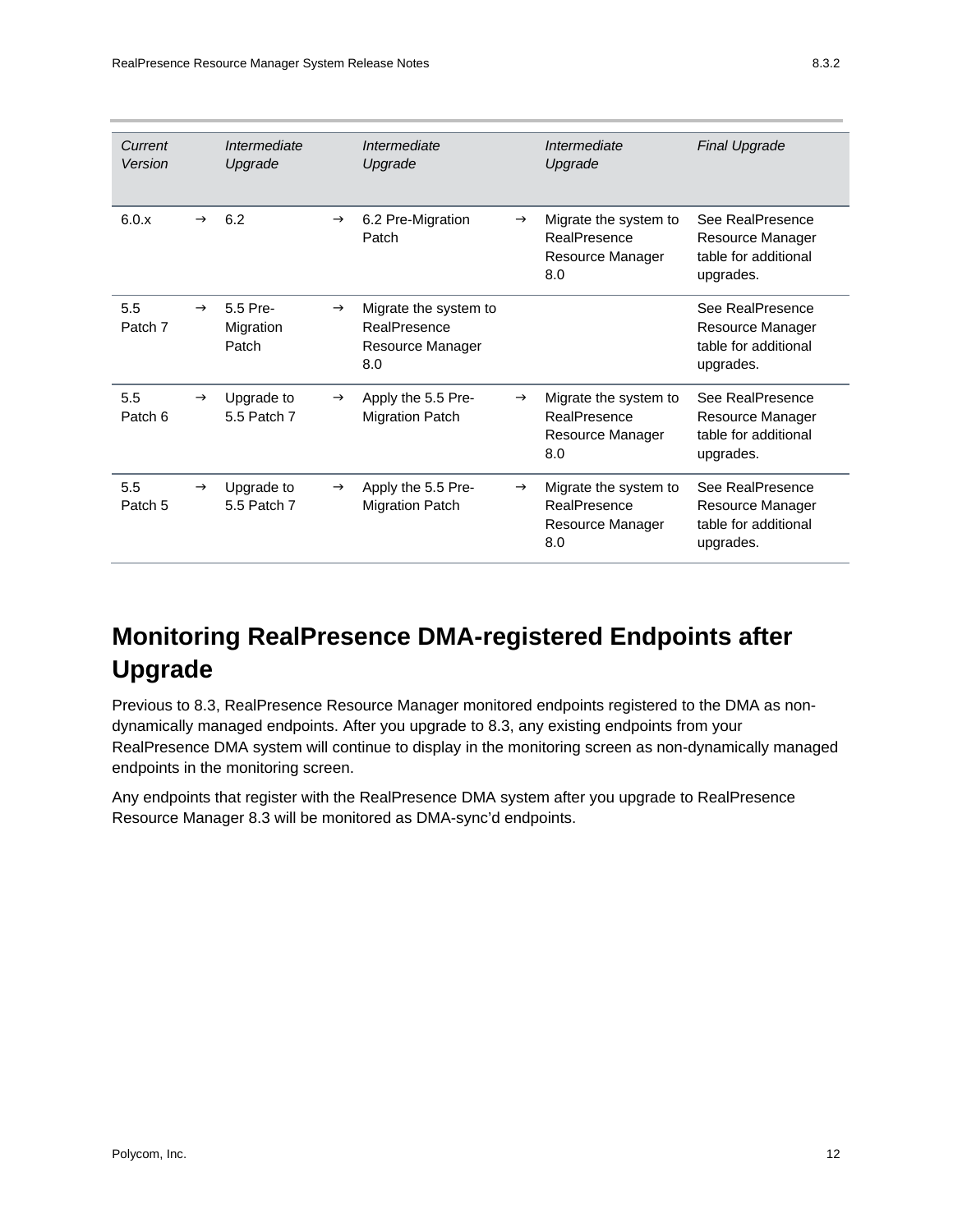The RealPresence Resource Manager system has simplified certificate (TLS settings) starting with version 8.3. Use this section to help you understand the differences when you upgrade to RealPresence Resource Manager system 8.3.

In versions previous to 8.3, TLS settings were called **Certificate Settings** and divided up into three categories. Certificate Settings are now called TLS Settings and have simpler configuration options.

The following section describes the old settings and how they are now represented in version 8.3.

| <b>Previous Field</b>                 | <b>Description</b>                                                                                                                                                                                                                                                               | <b>Differences in Version 8.3</b>                                                                                                                                           |
|---------------------------------------|----------------------------------------------------------------------------------------------------------------------------------------------------------------------------------------------------------------------------------------------------------------------------------|-----------------------------------------------------------------------------------------------------------------------------------------------------------------------------|
| Cipher Mode                           | You can choose from the<br>FIPS-140.<br>following cipher modes:                                                                                                                                                                                                                  | You can now enable Strong Ciphers without enable                                                                                                                            |
|                                       | <b>Standard Ciphers</b><br><b>Weak Ciphers</b><br><b>Strong Ciphers (FIPS)</b>                                                                                                                                                                                                   | However, when you enable FIPS-140 separately,<br>Strong Ciphers is now automatically selected.                                                                              |
|                                       |                                                                                                                                                                                                                                                                                  |                                                                                                                                                                             |
| Allow self-signed<br>certificate      | You can choose to allow a self-<br>signed certificate on the<br><b>RealPresence Resource</b><br>Manager system.                                                                                                                                                                  | Self-signed certificate for the RealPresence Resource<br>Manager server is always allowed in 8.3 and above.<br>The ability to enable or disable this option was<br>removed. |
| Require client to send<br>certificate | This setting requires all clients<br>(endpoints, peripherals, and<br>users accessing the<br><b>RealPresence Resource</b><br>Manager system web interface<br>over an encrypted protocol<br>such as SSL or TLS) to send<br>identity certificates in order to<br>access the system. | This option is now called Validate Certificate<br><b>Connection from Clients.</b>                                                                                           |

**For previous Server Settings, use the following table as guidance:**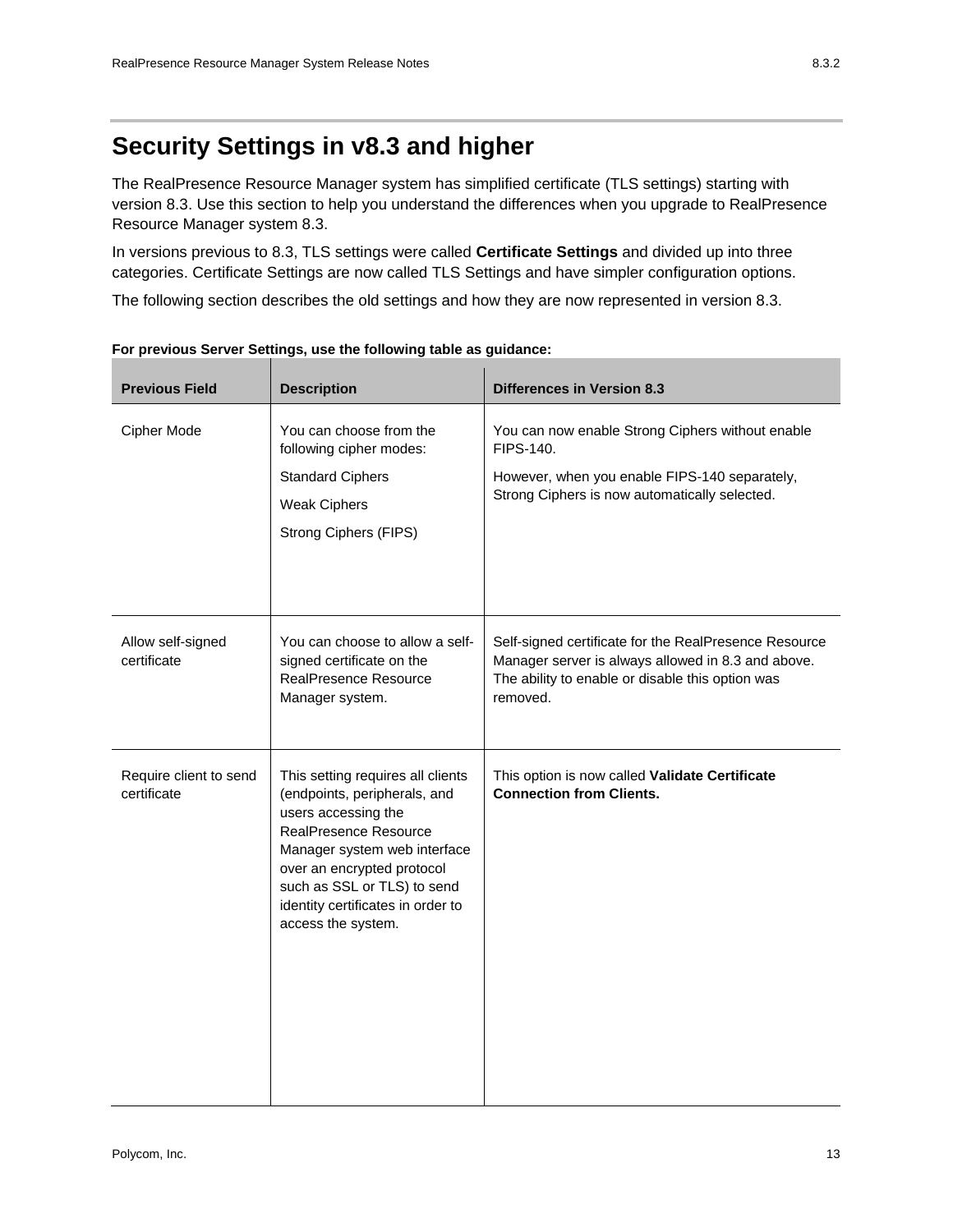## **Migrating to RealPresence Resource Manager systems from v7.1.x to v8.0**

You can download the RealPresence Resource Manager v7.1.x Pre-Upgrade patch from the RealPresence Resource Manager system support site:

http://support.polycom.com/PolycomService/support/us/support/network/management\_scheduling/realpre sence\_resource\_manager.html

After applying the RealPresence Resource Manager system 7.1.x Pre-Upgrade patch, please request the RealPresence Resource Manager system v8.0 DVD by clicking http://response.polycom.com/05-DR-C-RPRM-System-v8.0Software-Aug2013 and submitting the order information to Polycom.

### **Migrating from a Polycom CMA System**

Existing Polycom CMA system customers can migrate to RealPresence Resource Manager. Please see the support site for Polycom CMA System for detailed migration information.

## **Requirements for Certificate Signing Request**

When you choose to use security certificates with your video infrastructure environment, you need to generate a CSR (Certificate Signing Request) for the Certificate Authority (CA) you are using.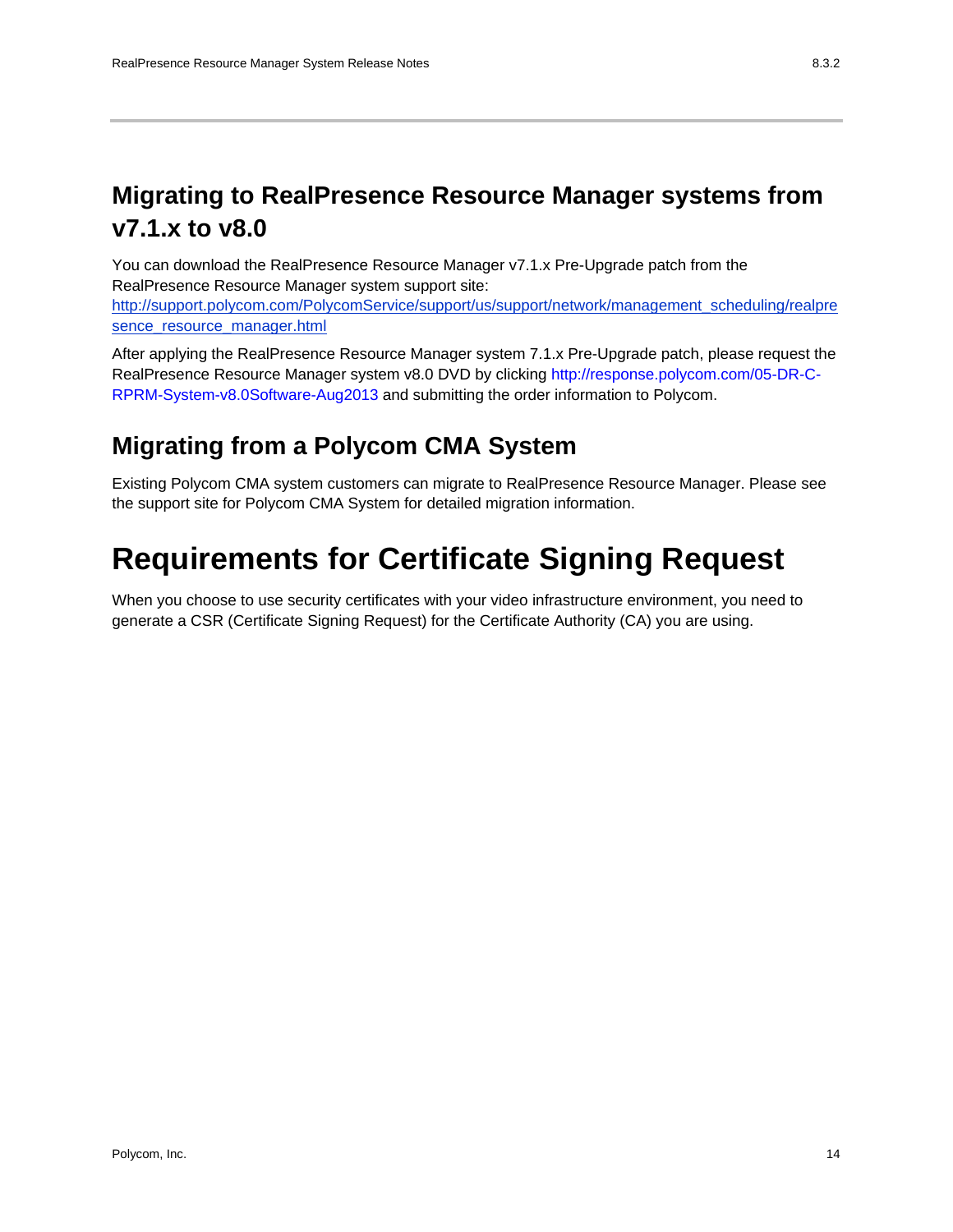When you create a certificate signing request (CSR) from RealPresence Resource Manager system, the system not only populates the CSR with the data that you enter in the **Certificate Information** dialog, but it also populates some of the CSR's subject alternative name (SAN) fields. This information is not visible in the **Certificate Information** dialog.

The RealPresence Resource Manager system generates a CSR containing all of the information shown in the following table for your configuration. You cannot edit or remove any of the fields, including those listed in the *Optional fields* column. If your CA cannot accept a CSR that includes all of this information, you must generate the CSR and certificate manually using at least the data in the *Required fields* column for your configuration. If you include the fields listed in the *Optional fields* column, users can access the system using an abbreviated name without authentication errors.

The RealPresence Resource Manager system only uses the DNS format for SAN values, even though some values are IP addresses.

| Configuration                | Required fields                                                                                                                                                                                                                                                                                                    | <b>Optional fields</b>                                                     |  |
|------------------------------|--------------------------------------------------------------------------------------------------------------------------------------------------------------------------------------------------------------------------------------------------------------------------------------------------------------------|----------------------------------------------------------------------------|--|
| Single-server<br>system      | <b>Common Name</b> - Fully qualified domain<br>name (FQDN)<br><b>SAN-DNS - FQDN</b><br><b>SAN-DNS</b> – System IP address (Ipv4)<br><b>Country Name</b> (two-letter code)<br><b>State or Province Name (full name)</b><br><b>Organizational Name(s)</b> (one per line)<br><b>E-mail address</b><br><b>Key Size</b> | <b>SAN-DNS</b> - Host short name<br><b>SAN-DNS</b> – lpv6 address, if used |  |
| Local<br>Redundant<br>System | <b>Common Name</b> - Fully qualified domain<br>name (FQDN) of Virtual IP Address<br><b>SAN-DNS</b> – FQDN of Virtual IP address<br><b>Country Name</b> (two-letter code)<br><b>State or Province Name (full name)</b><br><b>Organizational Name(s)</b> (one per line)<br><b>E-mail address</b><br><b>Key Size</b>  | <b>SAN-DNS</b> – Virtual host short name                                   |  |

#### **Required and Optional CSR SAN Fields**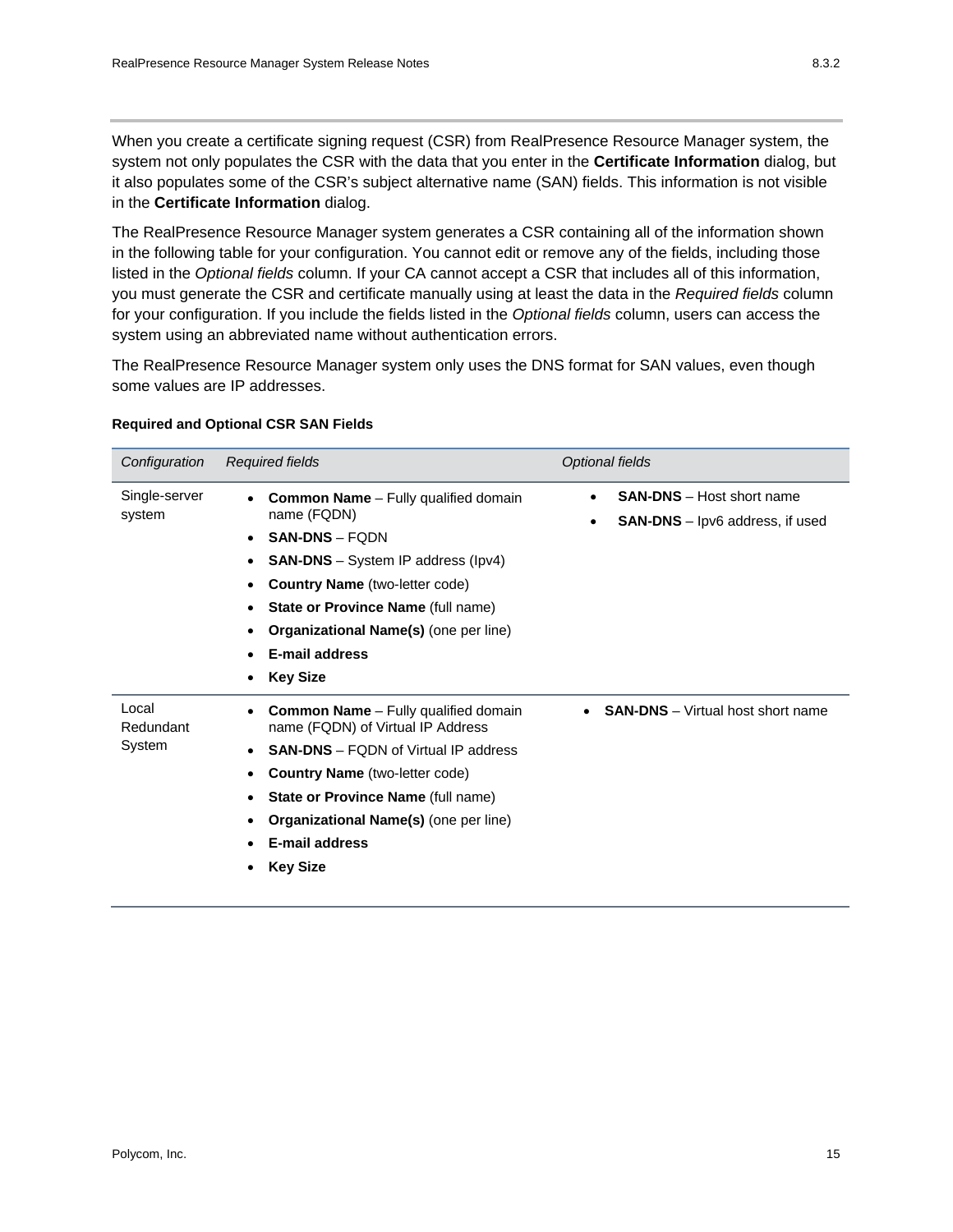| Configuration               | <b>Required fields</b>                                                                                                                                                                                                                                                                                                                                                                                                       | <b>Optional fields</b>                                                       |  |
|-----------------------------|------------------------------------------------------------------------------------------------------------------------------------------------------------------------------------------------------------------------------------------------------------------------------------------------------------------------------------------------------------------------------------------------------------------------------|------------------------------------------------------------------------------|--|
| Geo-<br>Redundant<br>System | Server 1:<br><b>Common Name</b> – Fully qualified domain<br>name (FQDN) of server 1 IP<br><b>SAN-DNS - FODN of Virtual IP</b><br>$\bullet$<br><b>SAN-DNS</b> – System IP address of server 1<br><b>SAN-DNS</b> – System IP address of server 2<br><b>Country Name</b> (two-letter code)<br>٠<br><b>State or Province Name (full name)</b><br>Organizational Name(s) (one per line)<br>E-mail address<br><b>Key Size</b>      | <b>SAN-DNS</b> – Server 1 short name<br><b>SAN-DNS</b> - Server 2 short name |  |
|                             | Server 2:                                                                                                                                                                                                                                                                                                                                                                                                                    |                                                                              |  |
|                             | <b>Common Name</b> – Fully qualified domain<br>name (FQDN) of server 2 IP<br><b>SAN-DNS - FQDN of Virtual IP</b><br>$\bullet$<br><b>SAN-DNS</b> – System IP address of server 1<br>$\bullet$<br><b>SAN-DNS</b> – System IP address of server 2<br><b>Country Name</b> (two-letter code)<br>State or Province Name (full name)<br>٠<br>Organizational Name(s) (one per line)<br><b>E-mail address</b><br><b>Key Size</b><br>٠ |                                                                              |  |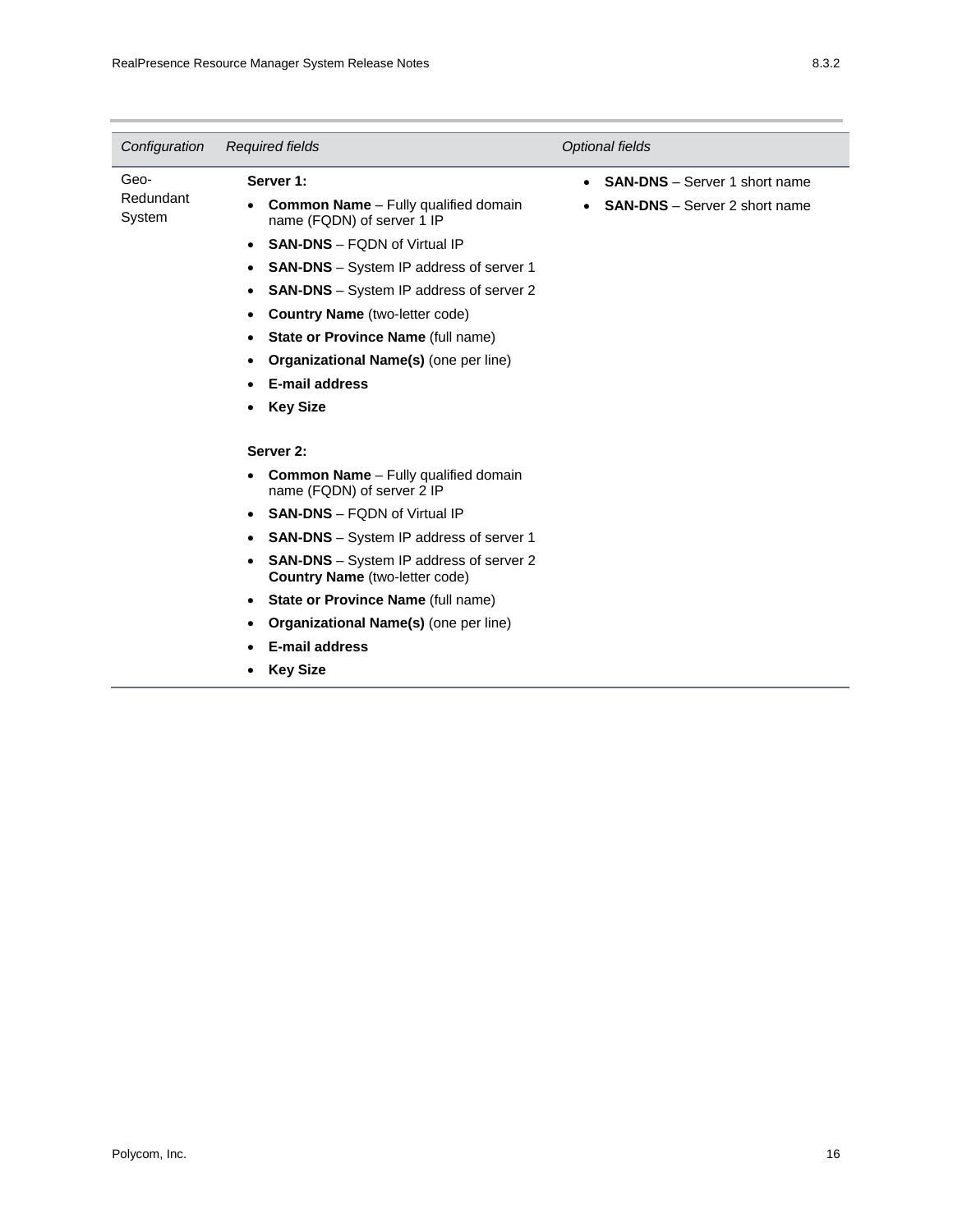# **Known Issues**

The following table lists all known issues in 8.3.2.

#### **Known Issues**

| <i>Issue</i><br>Number | Description                                                                                                                                                                                                                                 | Workaround                                                                                                                                                                                                                                                                                                                                                               |
|------------------------|---------------------------------------------------------------------------------------------------------------------------------------------------------------------------------------------------------------------------------------------|--------------------------------------------------------------------------------------------------------------------------------------------------------------------------------------------------------------------------------------------------------------------------------------------------------------------------------------------------------------------------|
| XMA-<br>7465           | The RealPresence Resource Manager system incorrectly<br>allows you to leave the Mail server account should blank<br>when you have checked 'Allow confirmation emails for<br>scheduled conferences'.                                         | Be sure you specifiy a mail server account if<br>you check the 'Allow confirmation emails for<br>scheduled conferences'.                                                                                                                                                                                                                                                 |
| XMA-<br>7364           | When a redundant system fails over, an existing ongoing<br>conference cannot be automatically terminated by the<br>RealPresence Resource Manager system.                                                                                    | When a conference terminates is<br>determined by a setting on the Polycom<br>Collaboration Server (RMX). To<br>automatically terminate conferences, it<br>depends on the RMX profile setting to<br>terminate the conference, there are 2<br>options for conference termination, one is<br>"After last participant quits", another is<br>"When last participant remains". |
| XMA-<br>7442           | After the system fails over, it sometimes correctly displays<br>an error message "failed to perform action".                                                                                                                                | Reboot the server.                                                                                                                                                                                                                                                                                                                                                       |
| XMA-<br>7437           | When you try to extend an anytime conference,<br>RealPresence Resource Manager does not tell the user<br>that an anytime conference cannot be extended.                                                                                     | There is no need to extend the duration of<br>an anytime conference. Click Cancel when<br>you see the error message.                                                                                                                                                                                                                                                     |
| XMA-<br>7433           | You are allowed to copy a terminated pooled conference.<br>When you do this, the conference information is not<br>correct.                                                                                                                  | If you need to copy a terminated pool<br>conference, you will need to re-enter the<br>participant information.                                                                                                                                                                                                                                                           |
| XMA-<br>7416           | You cannot schedule an ISDN participant using a multi-<br>string dialstring.                                                                                                                                                                | You need to check the Use Modified Dial<br>Number check box when scheduling an<br>ISDN dialout participant.                                                                                                                                                                                                                                                              |
| XMA-<br>7414           | When scheduling a pooled conference, you cannot<br>include SIP dial-out participants that are audio only or use<br>encryption. DMA doesn't support SIP participants with<br>these options so scheduling the pooled conference will<br>fail. | None.                                                                                                                                                                                                                                                                                                                                                                    |
| XMA-<br>7412           | Pooled conferences that include ISDN/audio-<br>only/extension/encryption participants are not monitored<br>correctly.                                                                                                                       | None.                                                                                                                                                                                                                                                                                                                                                                    |
| XMA-<br>7409           | When you add a guest to a pooled conference, the name<br>of the guest may display incorrectly and the guest icon is<br>only updated after the guest connects to the conference.                                                             | None                                                                                                                                                                                                                                                                                                                                                                     |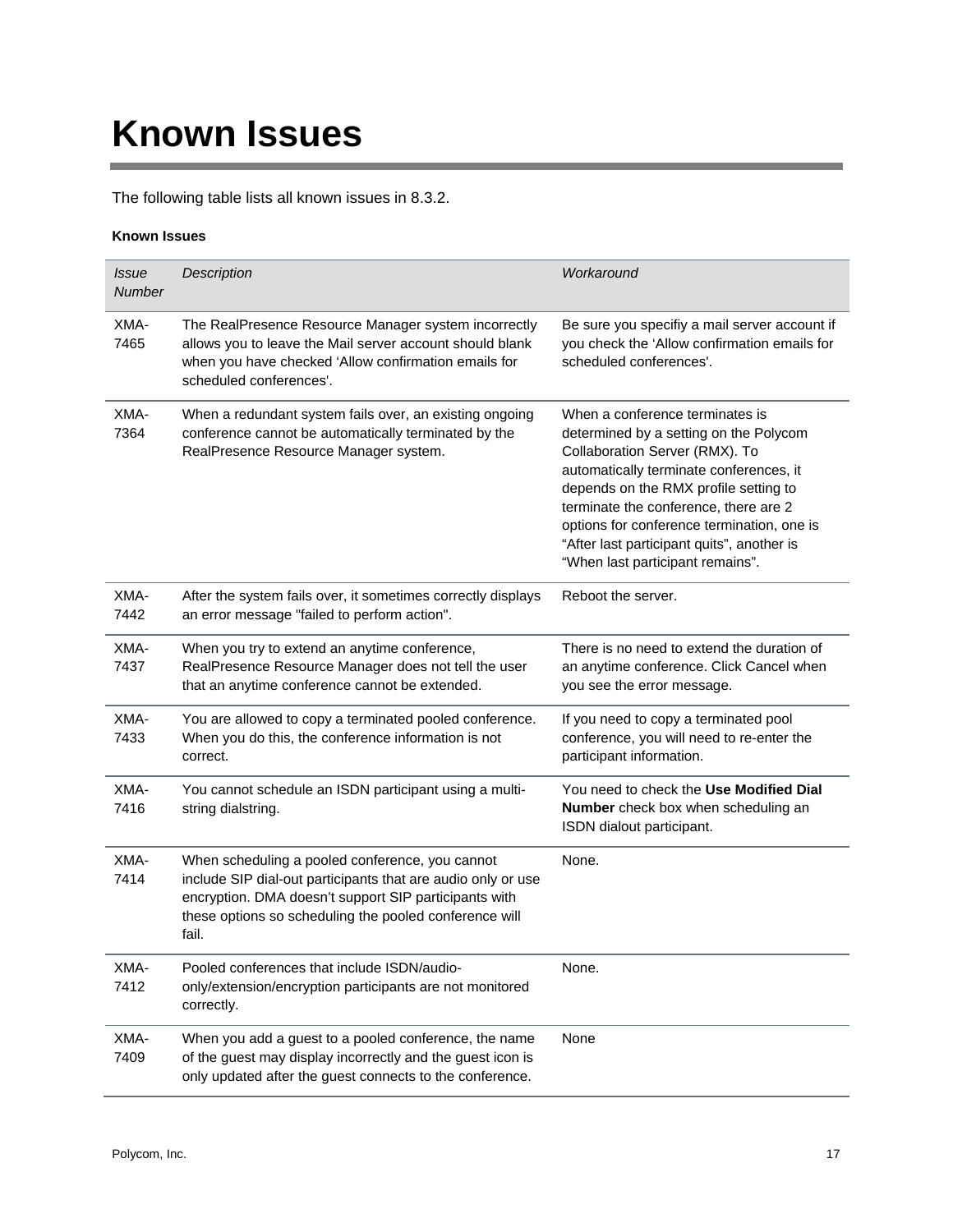| <b>Issue</b><br><b>Number</b> | <b>Description</b>                                                                                                                                                                                                                                                               | Workaround |
|-------------------------------|----------------------------------------------------------------------------------------------------------------------------------------------------------------------------------------------------------------------------------------------------------------------------------|------------|
| XMA-<br>7292                  | When you monitor an ad hoc conference that has only<br>guest participants, the bit rate for some guests will display<br>as zero.                                                                                                                                                 | None.      |
| XMA-<br>7281                  | In a conference with more than 20 participants that all use<br>a dial-in password to join, the RealPresence Resource<br>Manager will briefly display internal multipoint conferences<br>incorrectly on the monitoring screen.                                                    | None.      |
| XMA-<br>7242                  | The RealPresence Resource Manager system web<br>interface becomes very slow if there are more than 10000<br>ad hoc conferences and you add the Today's Ad Hoc<br>Conferences pane to the Dashboard.                                                                              | None.      |
| XMA-<br>7182                  | When monitoring more than 10000 phones, the web<br>interface slows down and may not allow users to login.                                                                                                                                                                        | None.      |
| XMA-<br>7060                  | The provisioning status of the RealPresence Group Series<br>will display as failed if the NTP server mode of the<br>provisioning profile is set as Auto but the RealPresence<br>Group system is still provisioned successfully. This<br>limitation only impacts the 4.2 version. | None.      |
| XMA-<br>7041                  | A DNS query to the alternate DNS server may take longer<br>than the Resource Manager NTLM authentication<br>expiration timer allows. This may cause the provisioning of<br>an Active Directory user's endpoint to fail.                                                          | None.      |
| XMA-<br>6824                  | The system allows non-encrypted FTP connections.                                                                                                                                                                                                                                 | None.      |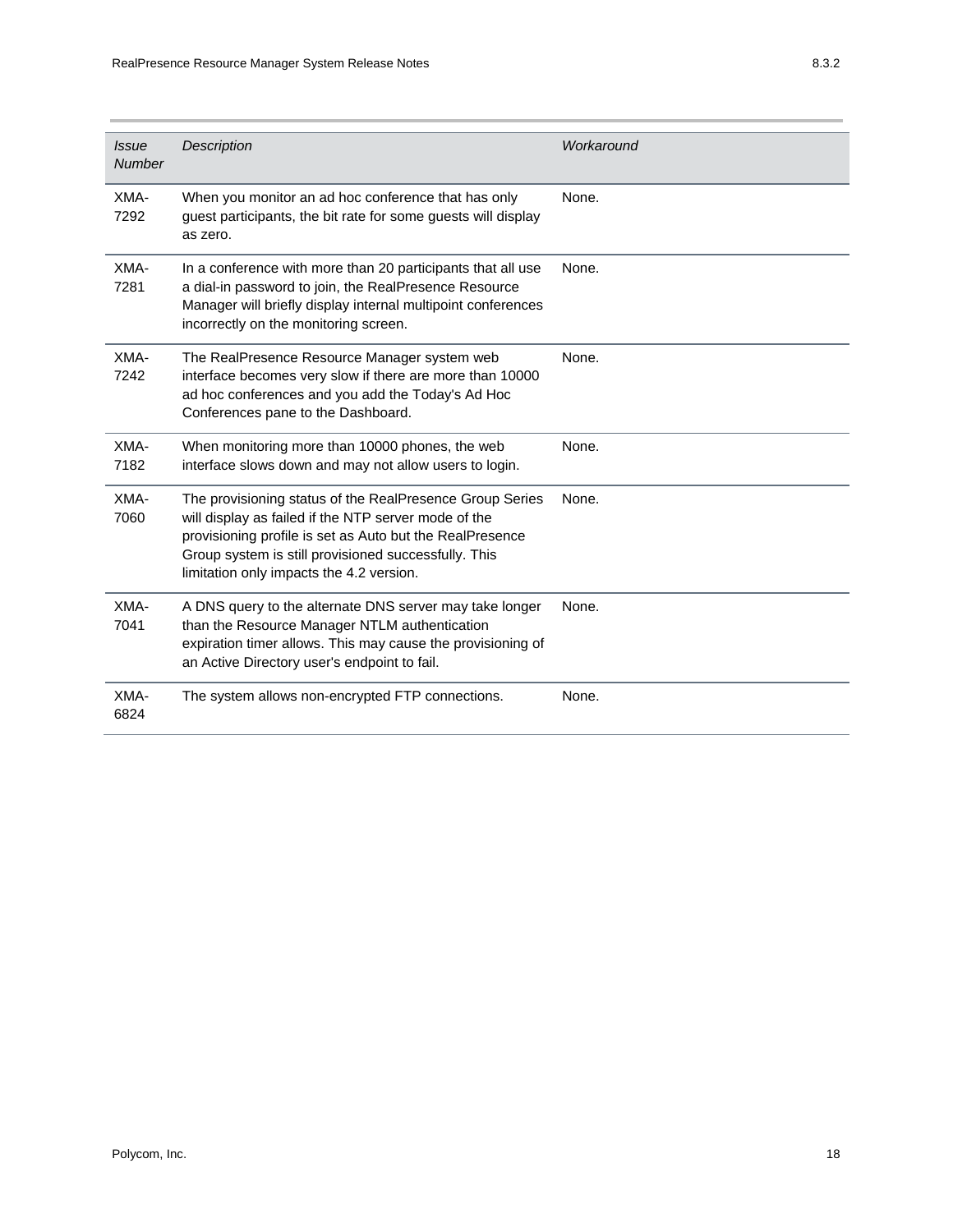# **Resolved Issues**

The following table lists the resolved issues in RealPresence Resource Manager 8.3.2.

#### **Resolved Issues**

| <i>Issue</i><br><b>Number</b> | Found in<br>Version | <b>Description</b>                                                                                                                                                                                       |
|-------------------------------|---------------------|----------------------------------------------------------------------------------------------------------------------------------------------------------------------------------------------------------|
| XMA-<br>7487                  | 8.3.0               | After upgrading RealPresence Resource manager to version 8.3, Active Directory<br>integration using LDAPS does not work.                                                                                 |
| XMA-<br>7484                  | 8.3.1               | After Microsoft Patch KB3002657 and Microsoft Patch KB3002657-v2 is applied to an<br>Active Directory server, endpoints cannot login RealPresence Resource Manager with<br>Active Directory credentials. |

# **Get Help**

For more information about installing, configuring, and administering Polycom products, refer to Documents and Downloads at Polycom Support.

To find all Polycom partner solutions, see Polycom Global Strategic Partner Solutions.

For more information on solution with this Polycom partner, see the partner site at Polycom Global Strategic Partner Solutions.

## **The Polycom Community**

The Polycom Community gives you access to the latest developer and support information. Participate in discussion forums to share ideas and solve problems with your colleagues. To register with the Polycom Community, create a Polycom online account. When logged in, you can access Polycom support personnel and participate in developer and support forums to find the latest information on hardware, software, and partner solutions topics.